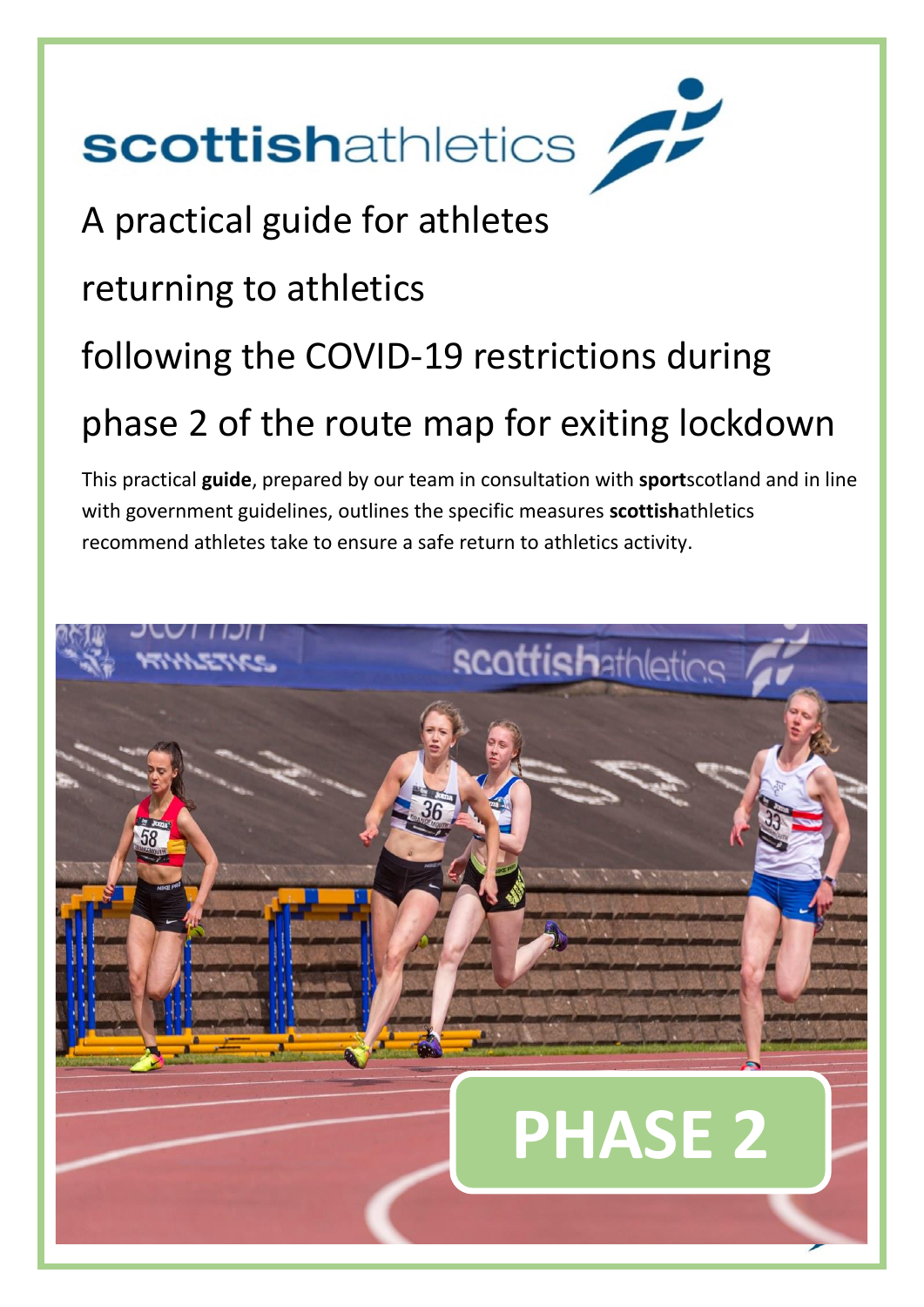

The guidelines in this document relate to phase 2 of the Scottish Government's COVID-19 route map through and out of the crisis.

This phase:

- 1. Permits the reopening of playgrounds and sports courts from 29<sup>th</sup> June.
- 2. Permits the resumption of professional sport in line with public health advice.
- 3. Allows unrestricted outdoors exercise adhering to physical distancing measures and non-contact outdoor activities in the local area.
- 4. Enables groups of 8 from 3 households, including family and friends, to meet outside with physical distancing.
- 5. These guidelines should be read in conjunction with any updated Scottish Government guidance. Information on the Scottish Government's approach to managing COVID-19 is available at [www.gov.scot/coronavirus-covid-19/](http://www.gov.scot/coronavirus-covid-19/)
- 6. Travel restrictions outlined by the Scottish Government should always be adhered to. Further information is available at: [Staying safe and protecting others](http://www.gov.scot/publications/coronavirus-covid-19-phase-2-staying-safe-and-protecting-others/pages/meeting-others/)



scottishathletics /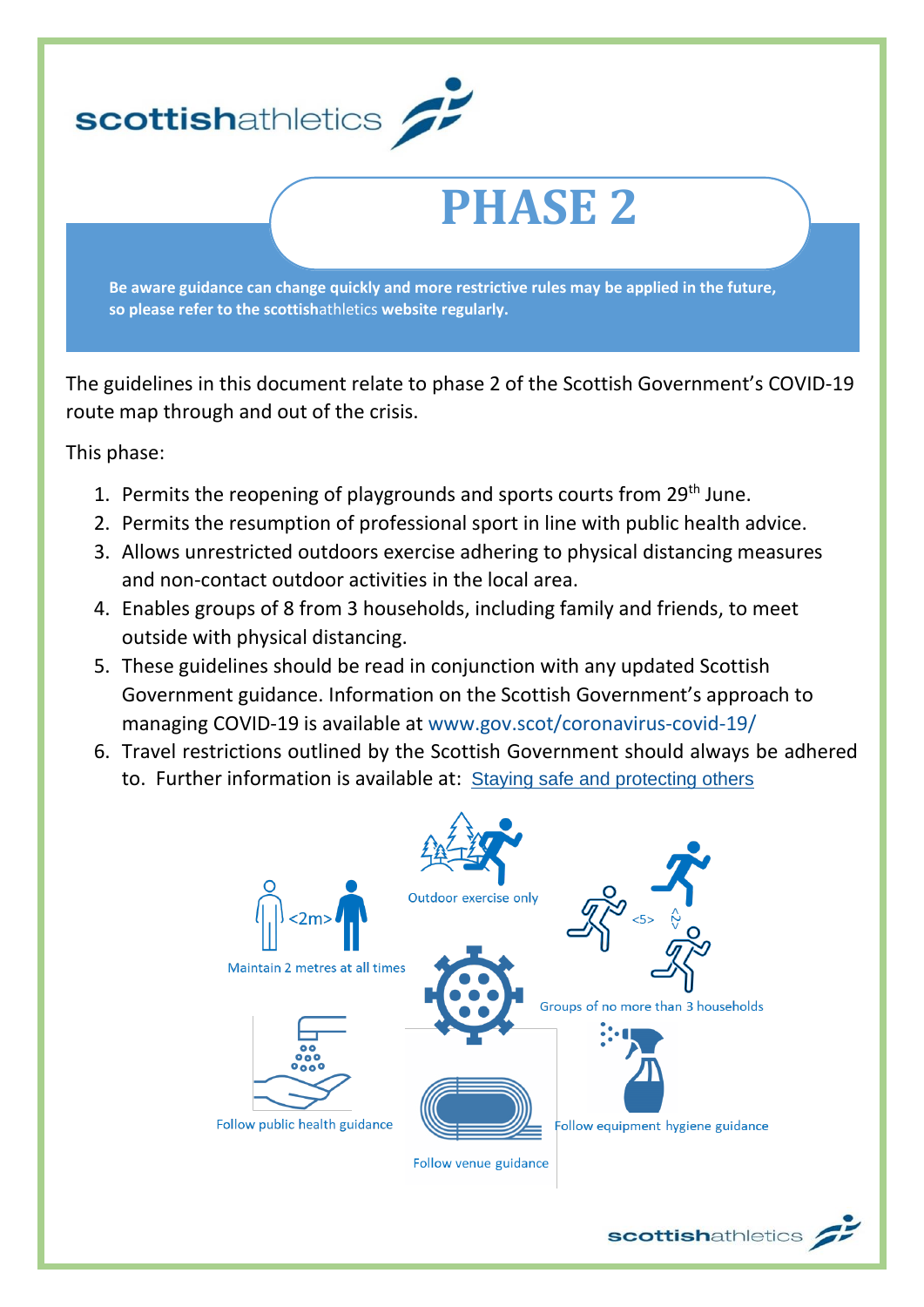# **1. Before you train**

In this phase you must stay at home if you:

- Have been in contact with someone with COVID-19 in the last 14 days.
- Have been overseas or exposed to someone with COVID-19 in the last 14 days.
- Have COVID-19 symptoms (self-isolate for 7 days) or are feeling unwell.
- Have been told to self-isolate as part of the contact tracing measures in place.
- You may be subject to a symptom check by your facility provider or club prior to training.

#### **2. Physical distancing & good hygiene behaviours**

- Refrain from handshakes and high fives.
- Keep 2 metres away from other people at all times.
- Do not share food, towels, and drinks.
- Clean your hands and equipment frequently.
- Cover your coughs and sneezes and dispose of any used tissue in your own bag and take it home with you. Wash your hands for 20 seconds or sanitise afterwards.
- Avoid spitting unless into a tissue which you should take home and dispose of.
- Avoid touching your face.
- Maintain physical distancing when taking a break.
- Hand sanitiser should be at least 60% alcohol based and detergent wipes appropriate for the surface they are being used on.

## **3. Safeguarding**

Children and young people:

- Coaches must have the permission/agreement of the parent/carer of an athlete who is under the age of 18 to coach that athlete via phone/social media.
- In line with our child wellbeing & protection policy, athletes under 18 years of age should always be accompanied by a parent/carer throughout the training session where it takes place in an outdoor and public space.
- Preferably only one parent/carer from the family should accompany an athlete aged under 18.
- Parents/carers, where possible, should assist an under 18 in the event they require first aid. The first aider should try to assist at a safe distance as much as they can and minimise the time that they share a breathing zone. Further advice available at <https://www.hse.gov.uk/news/first-aid-certificate-coronavirus.htm>
- Further considerations on the safe return of children and young people to sport can be found [here.](https://sportscotland.org.uk/media/5774/cyp-return-to-sport-after-covid-19.pdf)

Para-athletes:

• General Assistance: para-athletes requiring personal support should bring a carer with them to training to provide any support.

Further health, safety & hygiene guidance: [Health Protection Scotland: General guidance](http://www.hps.scot.nhs.uk/web-resources-container/covid-19-guidance-for-non-healthcare-settings/)  [for non-healthcare settings](http://www.hps.scot.nhs.uk/web-resources-container/covid-19-guidance-for-non-healthcare-settings/) [UK Government / HPE: Cleaning in a non](http://www.gov.uk/government/publications/covid-19-decontamination-in-non-healthcare-settings/covid-19-decontamination-in-non-healthcare-settings)[healthcare setting](http://www.gov.uk/government/publications/covid-19-decontamination-in-non-healthcare-settings/covid-19-decontamination-in-non-healthcare-settings) [Health Protection Scotland:](http://www.hps.scot.nhs.uk/a-to-z-of-topics/hand-hygiene/) Hand hygiene [techniques](http://www.hps.scot.nhs.uk/a-to-z-of-topics/hand-hygiene/)

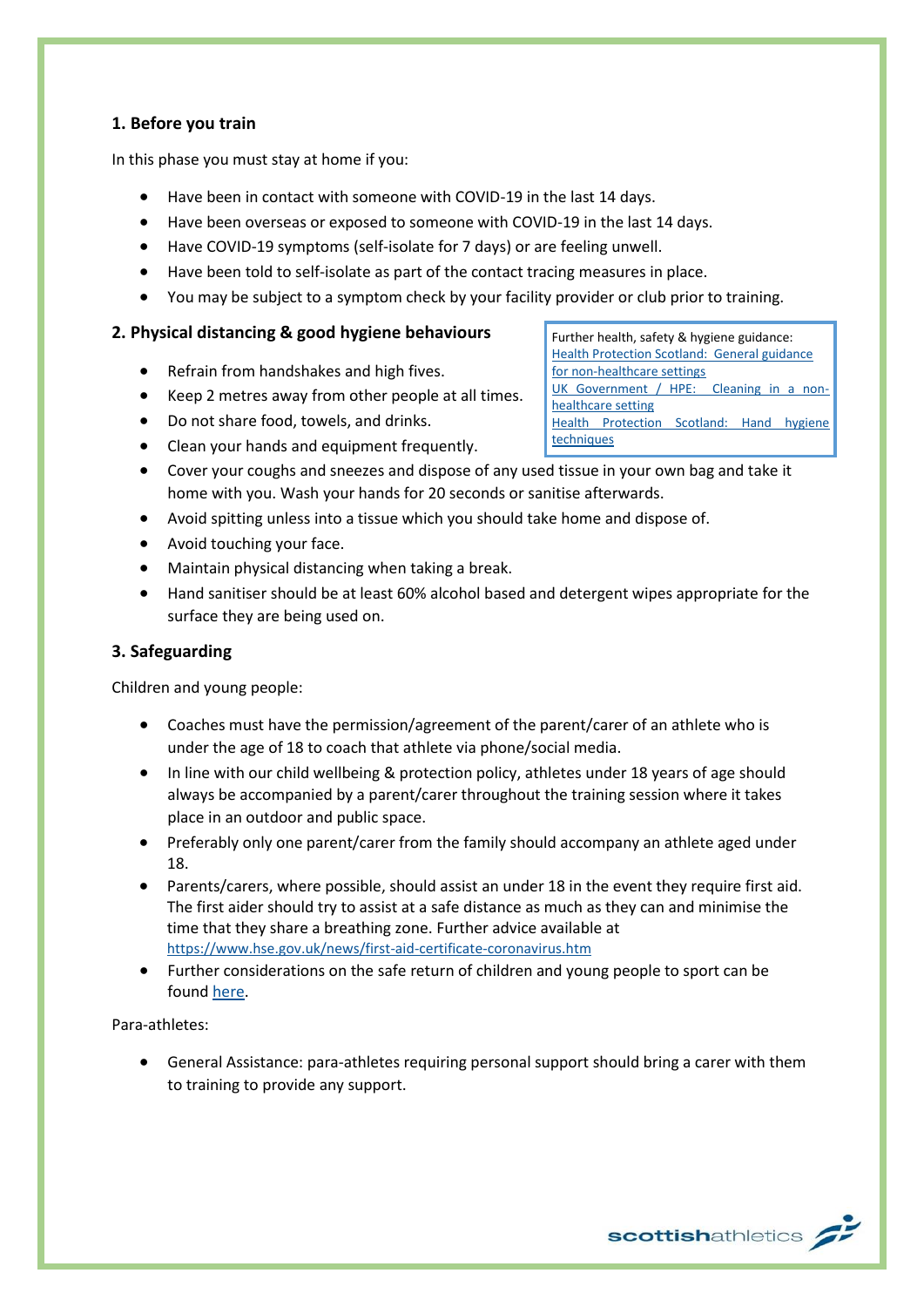# **4. Attending training in an outdoor space/facility**

Check directly with your athletics club and facility operator on their access arrangements in phase 2.

Recognised **scottish**athletics performance athletes should be aware of the guidance issued by the performance team and contact their respective performance manager.

At this point in time coached activity in athletics and running can take place in groups of up to 8 from 3 households. ALL must adhere to physical distancing guidance. Please note there is an extended household rule (se[e Scottish Government guidance\)](https://www.gov.scot/publications/coronavirus-covid-19-phase-2-staying-safe-and-protecting-others/pages/meeting-others/).

Where you do intend to train in phase 2 please follow the guidance outlined below:

- Athletes should be aware that the easing of restrictions does not mean that all facilities/venues will open immediately. Owners and operators will require time to consider all the implications of opening facilities/venues and put plans in place to re-engage staff and to set up operations that ensure the safety of participants, staff and volunteers. This is a difficult time for everyone so please be patient.
- Indoor areas will remain closed including changing rooms, toilets, exercise rooms/halls and social areas.
- Read the separate guidance for clubs, coaches, facilities, and any relevant risk assessments.
- Athletes should plan and risk assess the session and training environment with their coach online or by phone prior to the session and confirm expectations and requirements.
- Athletes should follow the club and/or facilities booking protocols.
- Athletes should only train at local outdoor spaces/facilities and avoid unnecessary travel.
- Athletes should not travel more than 5 miles to take part in athletics activity.
- Athletes should not travel to and from training in the same vehicle as someone from a different household. Where possible public transport should be avoided.
- Athletes should arrive and leave the designated outdoor space/facility as close as possible to when they are due to train.
- Athletes should arrive ready to train as there will be no access to changing rooms during this phase.
- Athletes should take with them hand sanitiser and/or suitable antiviral wipes.
- Athletes should **only use own** equipment. Equipment should be cleaned prior to and following training with suitable antiviral wipes.
- Para athletes will be permitted to use their personal throwing frames and straps, RaceRunning Frames and Racing Wheelchairs. Hygiene guidance should always be followed.

#### **Please read the event specific guidance.**

#### **5. When training finishes**

- Once training has finished leave promptly and maintain physical distancing.
- Hands should be washed and/or sanitised as soon as possible.
- Ensure personal kit and equipment is cleaned thoroughly after use.
- If you become unwell after training, you should first contact your GP/NHS 24 and then inform your club/**scottish**athletics welfare team.

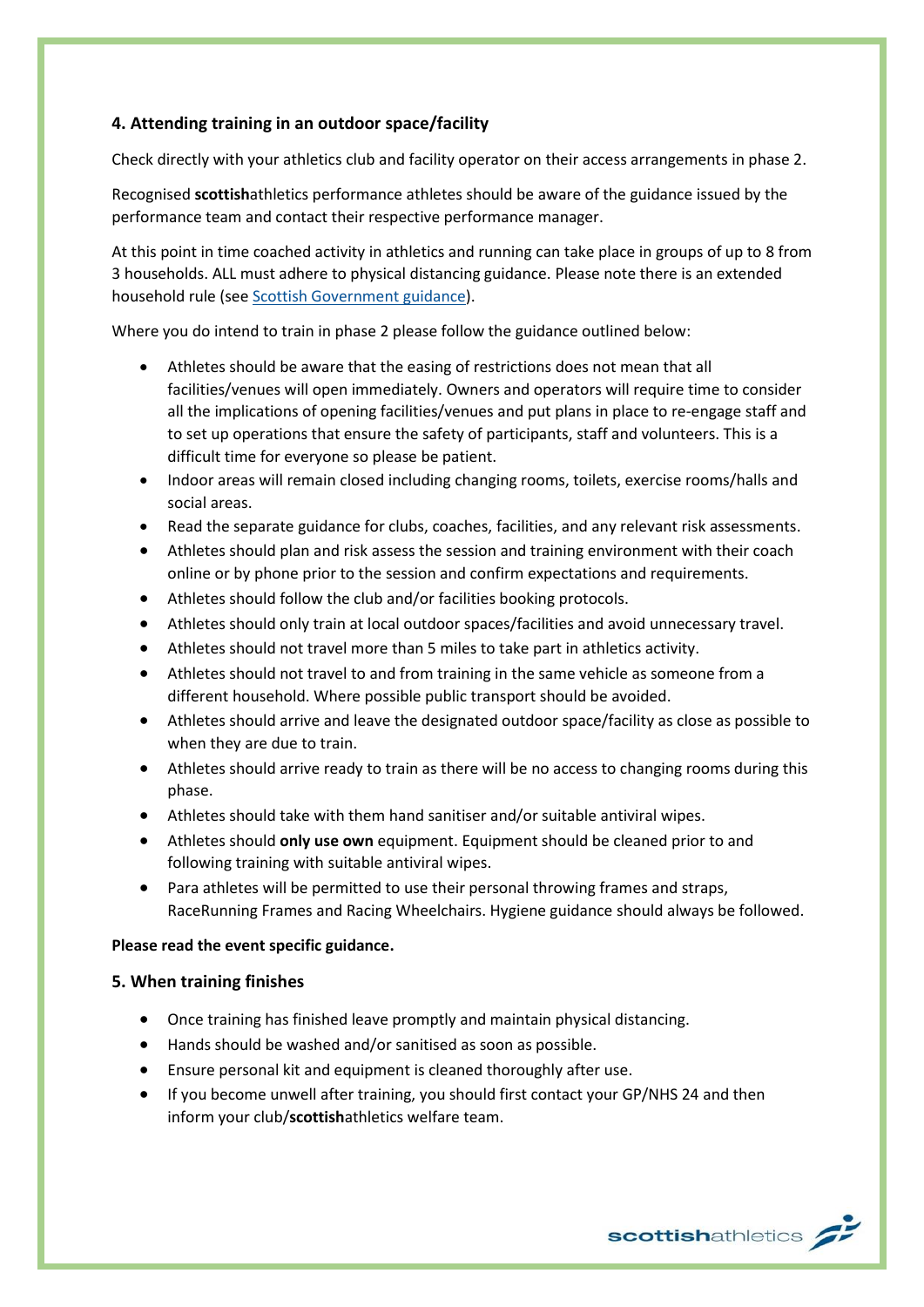# **6. Event specific guidance**

Opening jump areas is a decision for the facility operator based on their risk assessment of the activity. The following guidance will inform that assessment and applies where the operator allows vertical and horizontal jumps.

#### **General safety & hygiene**

Athletes must be aware of current club and facility first aid procedures. As access to indoor facilities is not permitted, first aid equipment may be located outside. The club/facility will ensure the first aid equipment has been updated appropriately for the COVID-19 pandemic and that first aiders are aware of COVID-19 specific first aid advice [https://www.hse.gov.uk/news/first-aid-certificate](https://www.hse.gov.uk/news/first-aid-certificate-coronavirus.htm)[coronavirus.htm.](https://www.hse.gov.uk/news/first-aid-certificate-coronavirus.htm)

- Athletes should not handle any shared coaching equipment (cones etc.). Only the coach should do this.
- Athletes must always bring and use their personal equipment wherever possible and follow hygiene guidance.
- Personal equipment should not be shared, and measures must be put in place to reduce the risk of contamination.
- Plan the use of shared equipment (such as throwing equipment) so that they are not used between different groups on the same day. All equipment should be thoroughly cleaned before and after use.
- Clean all equipment with suitable antiviral wipes/spray at the conclusion of your session.
- Be aware of what surfaces other athletes and coaches touch.
- Hand sanitiser should be at least 60% alcohol based and detergent wipes appropriate for the surface they are being used on.

# **Track running**

- **ONE lane gap is not suitable for maintaining physical distancing whilst running side-byside.**
- Equipment such as hurdles and barriers may be used if the facility and the club have both assessed the risk and put in place measures to ensure it is safe to do so.
- The facility should have in place a protocol for the setup and clear-up of hurdles and/or barriers. Facility operators should make it clear to athletes and coaches whether cleaning of hurdles and barriers will be carried out by the facility staff or whether the coach or athlete will be expected to do it.
- Hurdles and barriers should be cleaned using suitable antiviral wipes/spray before and after use.
- It is advised to use personal starting blocks but if you require to use shared blocks all surfaces should be cleaned using suitable antiviral wipes/spray.
- Ideally athletes should run side by side leaving 2m between them. Athletes running in single file must maintain a 5m distance.

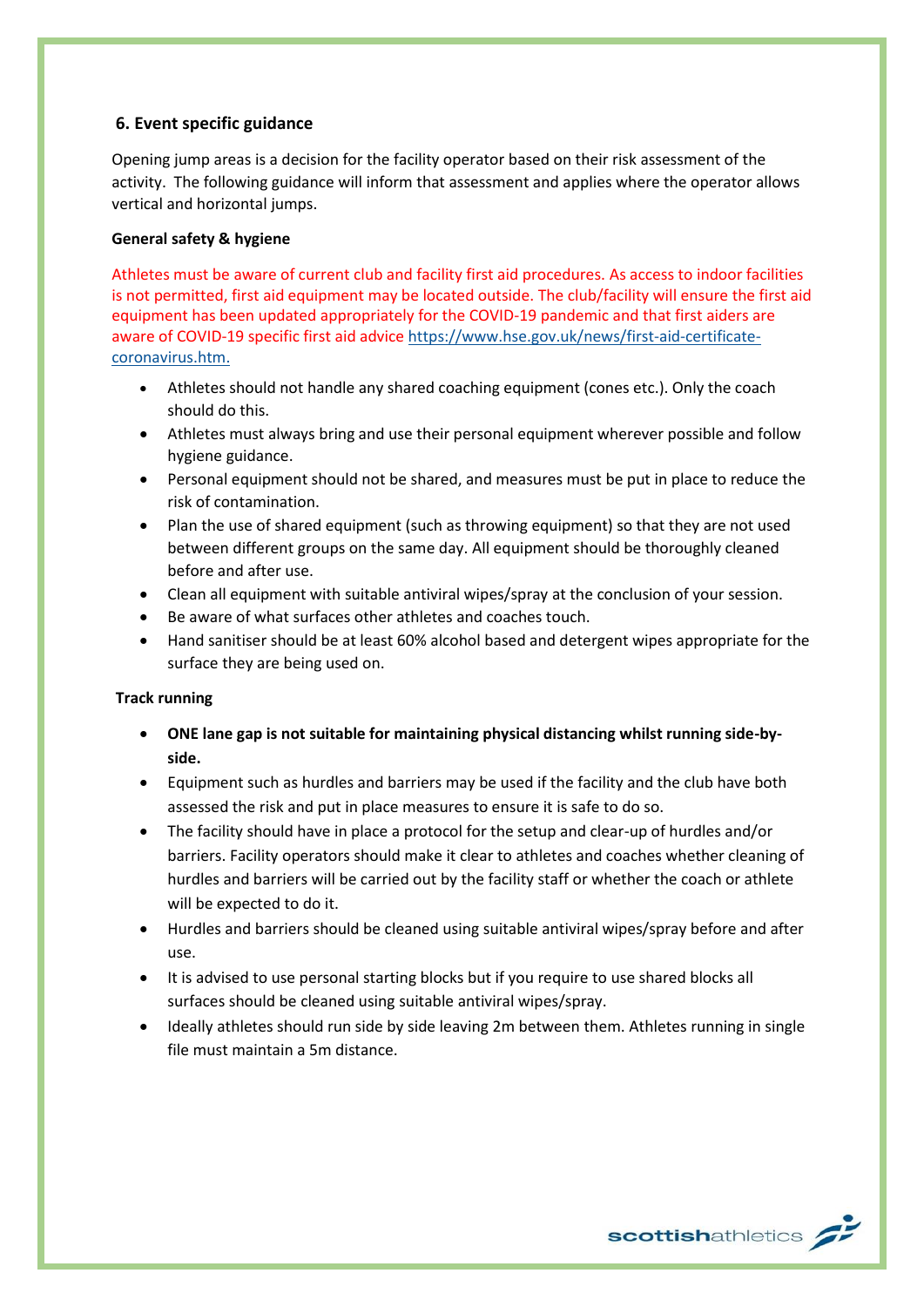#### **Vertical Jumps**

- In phase 2 only one athlete/household can jump during a session. Athletes should be supervised by a coach and physical distancing must be maintained.
- An adult, either the athlete, coach or facility operator should perform a wipe down of bars and uprights using suitable antiviral wipes/spray before and after the session. Facility operators should make it clear to athletes and coaches whether cleaning will be carried out by the facility staff or whether the coach or athlete will be expected to do it.
- Athletes should sanitise hands between jumps and maintain good hygiene practices.
- Signage must be prominently positioned at each jump area stating the rules/guidance for use. High mist spray PFC1 grade cleaner to be used on the bed between users. Operators must contact the manufacturer of the jumps mats in use at their facility to confirm whether the proposed cleaning products can be used safely on their equipment.
- After each session cleaning of the bed must be completed, and 30-minute drying time must be allowed, before the next session starts.

# **Horizontal Jumps**

- In phase 2 only one athlete/household can jump during a session. Athletes should be supervised by a coach and physical distancing must be maintained.
- Sandpits should be covered when not in use and signs positioned to ensure they are not used.
- Athletes should always sanitise hands between jumps and maintain good hygiene practices.
- Athletes should use their own tape measure.
- Signage must be prominently positioned at each jump area stating the rules/guidance for use.
- During each session, one adult, either a coach or athlete, should be responsible for the raking of the pit. The rake should be cleaned using suitable antiviral wipes/spray before and after use.
- High mist spray of Milton dilution should be sprayed over the sand after use, turned and raked. Facility operators should implement a process for this procedure ensuring correct PPE is used for spraying.
- An adult, either the athlete, coach or facility operator staff must clean the take-off board using suitable antiviral wipes/spray before and after each session. Facility operators should make it clear to athletes and coaches whether cleaning will be carried out by the facility staff or whether the coach or athlete will be expected to do it.
- An adult, either the athlete or coach, should clean any other equipment used.
- After each session cleaning of the pit must be completed, and 30-minute drying time must be allowed, before the next session starts.

# **Throws**

- Athletes can participate in throwing activities in phase 2. Athletes should be supervised by a coach and physical distancing must be maintained.
- Risk assessments must have been completed and shared with all coaches and athletes for both the throws facility and specific training session.
- Athletes are encouraged to use their own equipment which must be cleaned using suitable antiviral wipes/spray before and after use.

scottishathletics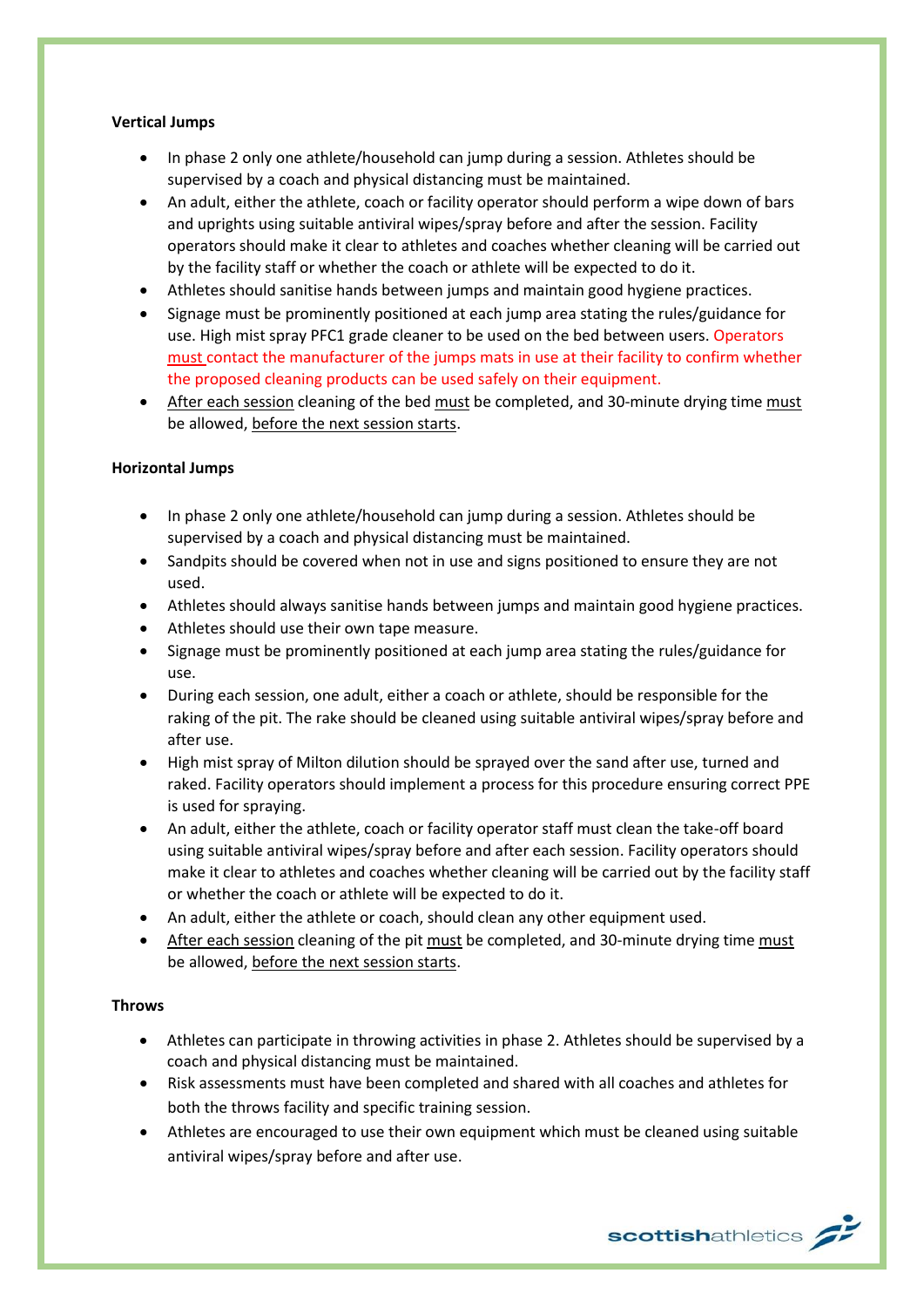- Coaches and athletes should ensure that any shared equipment is used by only one athlete at a time and is thoroughly cleaned before and after each session.
- Athletes and coaches should avoid touching the shared cage/netting.
- Where a cage door requires to be moved, it should be moved by an adult, either athlete, coach or facility operator who is familiar with its operation. The facility operator should make clear to coaches and athletes who can move cage doors. Any surfaces touched in the process of moving the cage door should be cleaned with suitable antiviral wipes/spray before and after use.
- Facility operators should make it clear to athletes and coaches whether cleaning will be carried out by the facility staff or whether the coach or athlete will be expected to do it.

#### **Para-athletes**

- Para-athletes must only use their own personal equipment. All equipment should be cleaned before and after a training session following the hygiene guidance.
- Wheelchair, race running, and seated throws athletes should be helped and supported into any equipment by the guardian/carer only.
- Guide Runners: in phase 2, unless the guide is from the same household then guide running should not be carried out.

#### **Off track coaching and leading including road running**

- Coaches, athletes, and runners running or training in a public space, other than a track and field facility, can take place on a 3 household only basis in a maximum group of 8 people. (i.e. one coach and up to 2 other households or 3 households of athletes with no coach present).
- Coaches, athletes, and runners should adhere to all restrictions that may be placed on a public space by the owner of that space.
- Coaches should ensure they have carried out a standard risk assessment of any training space or route, as they would normally, prior to the session taking place.
- Coaches, athletes, and runners should ensure they carry out standard safety procedures (e.g. phones, route planning etc) when accessing 'wild' public spaces.
- Cognisance must be taken of members of the public using the same public space for recreation. The group should be briefed on how they run together in a way that respects physical distancing, and which does not cause unnecessary risk or anxiety to members of the public.